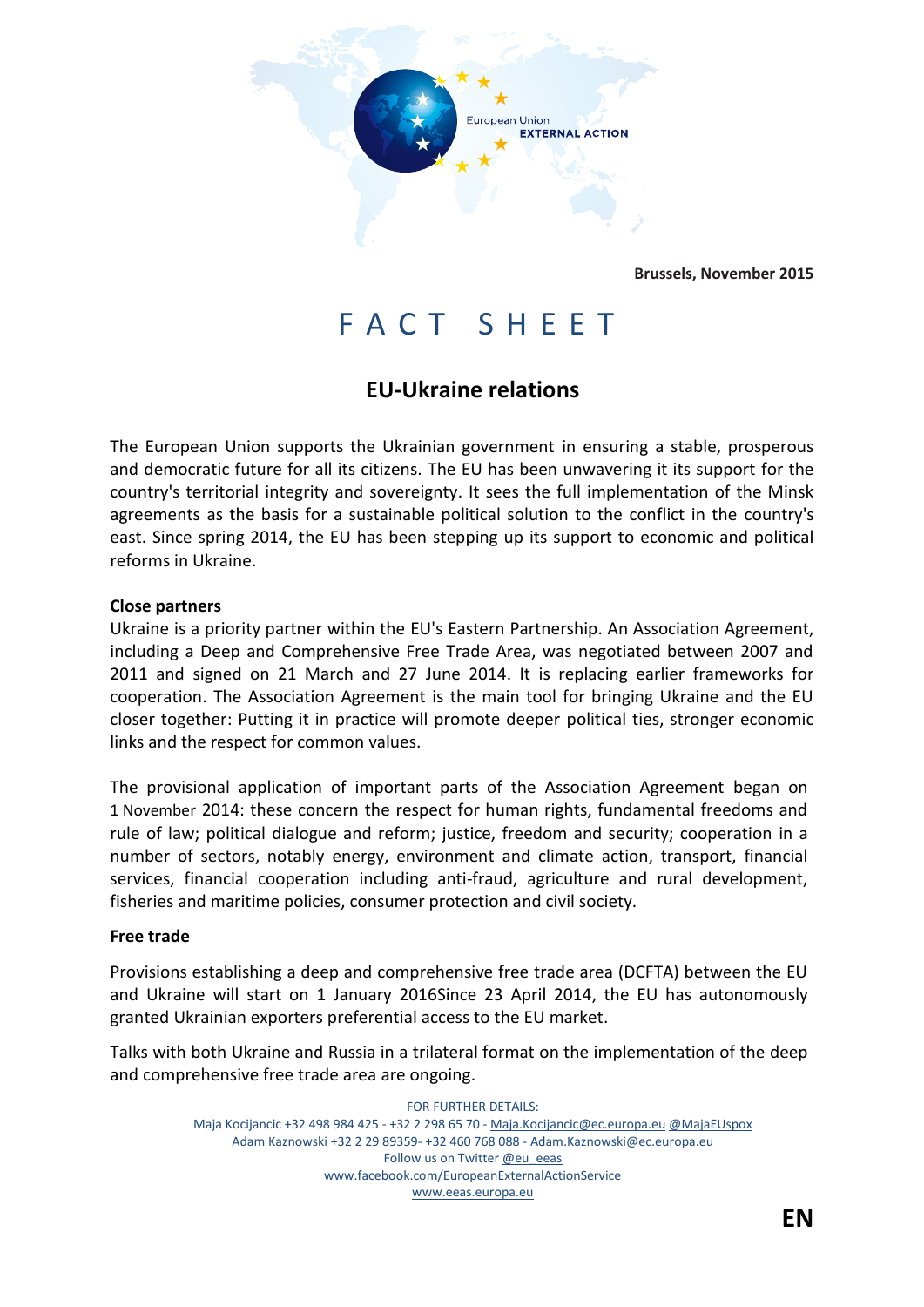#### **Increased support to Ukraine's reforms**

Since spring 2014, Ukraine has embarked on an ambitious reform process aiming at stabilising its economy, improving the livelihoods of its citizens and meeting international standards. The EU has welcomed these reform plans. Ukraine and the EU have together defined a joint reform agenda (the so-called "Association Agenda") and follow up closely on progress. Constitutional and electoral reforms, the fight against corruption, the reform of the judiciary, the improvement of the business climate and public administration reform, including decentralisation, are among the issues that are high on the joint priority list.

In addition to political backing, the EU has also committed a  $E12.8$  billion support package for the next few years to support the reform process. To date, the EU and European financial institutions have mobilised, that is committed or disbursed, over €7 billion, including:

- €3.4 billion in loans as EU macro-financial assistance, of which €2.21 billion has already been provided. Another  $\epsilon$ 1.2 billion could be made available in the near future, depending on progress in implementing agreed reforms.
- €3.3 billion by the European Investment Bank and the European Bank for Reconstruction and Development to help develop and reform, inter alia, the transport, energy, agriculture, SMEs, municipal, environment, banking and natural resource sectors. The EIB and EBRD also facilitated the purchase of gas for the 2015-2016 heating season.
- €500 million in grants including:
	- $\circ$  A €355 million state building contract supporting the fight against corruption as well as the reforms of the public administration, the judiciary, the constitution and the electoral framework.
	- o A €10 million civil society programme to reinforce its capacity to support and monitor the reform process.
	- $\circ$  A  $\epsilon$ 110 million programme aimed at developing the private sector and fostering Ukraine's economic recovery. Technical assistance will be given to improve the legislative framework for SMEs, while the EU will support the setting up of business advisory centres in the regions and facilitate the access of SMEs to finance.

Moreover, the European Commission has put in place a dedicated Ukraine Support Group, composed of experts from EU institutions and Member States in different priority sectors giving and coordinating advice and support to the Ukrainian authorities in the mentioned reform sectors.

Since December 2014, the EU Advisory Mission for Civilian Security Sector Reform Ukraine has been providing strategic advice for the development of sustainable, accountable and efficient security services that strengthen the rule of law. The Mission, headquartered in Kyiv, is an unarmed, non-executive civilian mission under the EU's Common Security and Defence Policy.

# **Visa liberalisation**

Since 2008, the EU has been in discussions with Ukraine concerning visa liberalisation. These dialogues are built on so-called "Visa Liberalisation Action Plans", which include four blocks of criteria related to: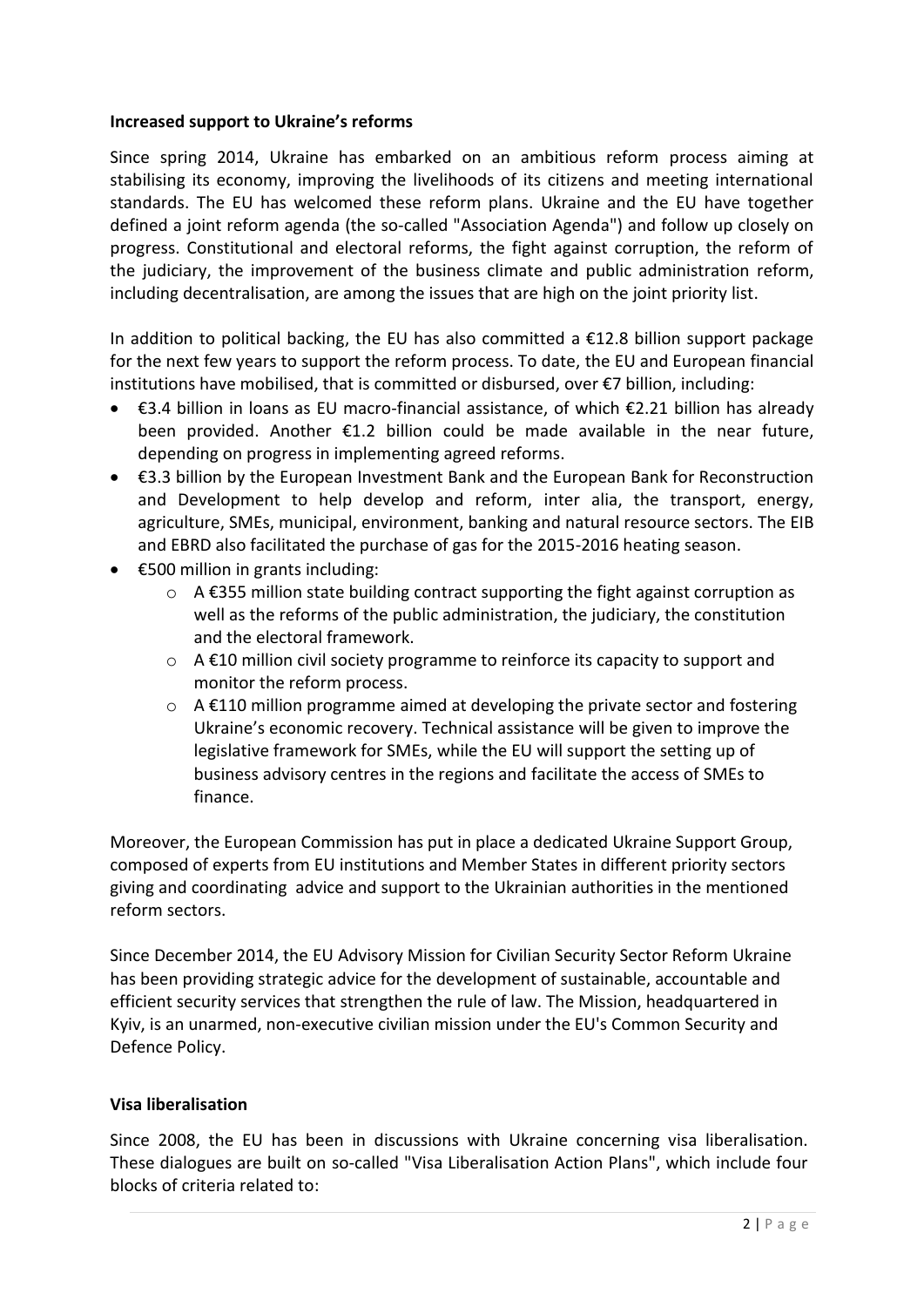- document security, including biometrics;
- border management, migration and asylum;
- public order and security; and
- external relations and fundamental rights.

Once Ukraine brings its policies in line with European standards in these four areas, visafree short-term travel with the European Union can be envisaged. Visa liberalisation is a merit-based process and the European Commission regularly evaluates Ukraine's progress towards fulfilling these criteria. The next progress report by the European Commission is due in December 2015.

### **Energy partners**

The EU has acted as moderator in discussions on energy security between Ukraine and Russia in trilateral gas talks. Both in October 2014 and in September 2015, the Commission brokered agreements to enable gas supplies to continue throughout the winter.

The EU supports swift implementation of energy sector reforms in line with Ukraine's Energy Community and Association Agreement commitments. Through technical assistance, the EU assists the Ukrainian government in establishing a strong and independent energy regulatory authority, and preparing new gas and electricity laws and increasing the efficiency of the Ukrainian energy sector. A major undertaking in this context is the restructuring of Naftogaz in line with the third Energy Package, to be completed by June 2016. The Commission, in close cooperation with the EIB, the EBRD and the World Bank, continues to support the modernisation of the Ukrainian gas transportation system, in line with the Joint Declaration made in this regard in March 2009. In December 2014 the EIB and EBRD signed first loans of respectively  $£150$  million for the rehabilitation of parts of the main east-west transit pipelines and further projects are expected to be developed in the coming year.

# **Illegal annexation of Crimea and Sevastopol**

The European Council of 20 March 2014 strongly condemned the illegal annexation of Crimea and Sevastopol to the Russian Federation. EU leaders underlined that there is no place for the use of force and coercion to change borders in Europe in the 21st century. The EU does not and will not recognise the illegal annexation, EU leaders underlined. This policy has led to substantive sanctions against Crimea and Sevastopol, set out in the annex below.

# **Conflict in eastern Ukraine**

The EU has been deeply engaged in supporting efforts to come to a sustainable solution to the conflict in eastern Ukraine.

From the outset, the EU has supported Ukraine's territorial integrity, condemning the clear violations of Ukrainian sovereignty and territorial integrity by acts of aggression by the Russian armed forces. It has fully supported all initiatives aimed at bringing political solution to the conflict in eastern Ukraine, using all the means available to push for that. The EU's approach has been to combine pressure through restrictive measures with diplomatic efforts and continuing dialogue.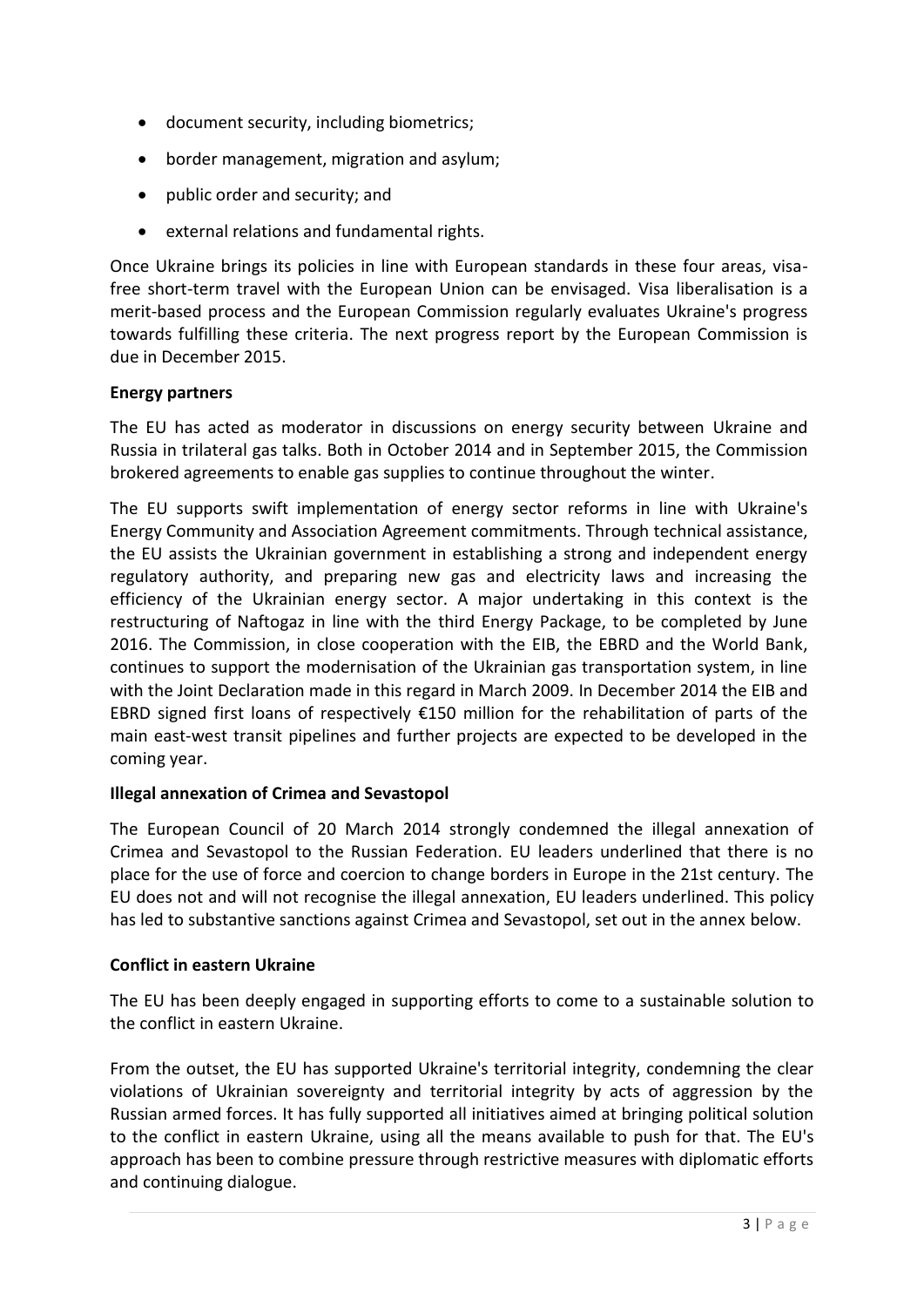Diplomatic restrictions against the Russian Federation were first imposed at an extraordinary meeting of EU leaders on 6 March 2014. The EU gradually increased its restrictive measures, starting on 17 March 2014 with targeted sanctions against persons responsible for actions against Ukraine's territorial integrity, sovereignty and independence. In view of Russia's actions destabilising the situation in eastern Ukraine, a first package of significant economic sanctions targeting cooperation and exchanges with Russia was announced on 29 July 2014. "It is meant as a strong warning: illegal annexation of territory and deliberate destabilisation of a neighbouring sovereign country cannot be accepted in 21st century Europe", said the then European Council President Herman Van Rompuy. Details about restrictive measures are in the annex.

At the same time, the EU has directly participated in negotiating the Geneva Joint Statement of 17 April 2014. It welcomed the subsequent agreements for a ceasefire and further steps to stabilise the situation and achieve a political solution, reached in Minsk in September 2014 and in February 2015. The duration of the EU's economic sanctions against the Russian Federation is clearly linked to the complete implementation of the Minsk agreements. As part of its efforts for a political solution, the EU has stepped up its assistance to the OSCE, has conducted trilateral talks on trade- and energy-related issues with Russia and supported political engagement including through discussions in the "Normandy format".

# **Support to OSCE**

The EU and its Member States are the biggest contributors to the OSCE Special Monitoring Mission in Ukraine, which monitors the implementation of the Minsk agreements. The EU accounts for two thirds of both the mission's budget and monitors. In addition to Member States, the EU has contributed with €25 million to supporting the Mission's capacity to fulfil its mandate. The EU has furthermore donated 40 unarmoured and 44 armoured vehicles and 35 trauma kits to the OSCE mission as well as provided trainings.

# **Humanitarian assistance**

The EU has been at the forefront of the response from the beginning of the humanitarian crisis.

The European Union and its Member States have already provided financial support for both humanitarian and early recovery operations for a total of € 242 million. €100 million of this has been provided since February 2015, demonstrating the continuing commitment to helping those most affected by the conflict. Around 55% of the Commission's humanitarian assistance (€42.4 million so far) goes to the non-government controlled areas in the Donetsk and Luhansk regions. Projects implemented in the first half of 2015 from the Commission's humanitarian funding have directly helped over 460,000 Ukrainians. The humanitarian assistance from EU Member States amounts to € 78 million. The early recovery assistance for internally displaced persons in Ukraine amounts to €31 million from the Commission and €91 from Member States.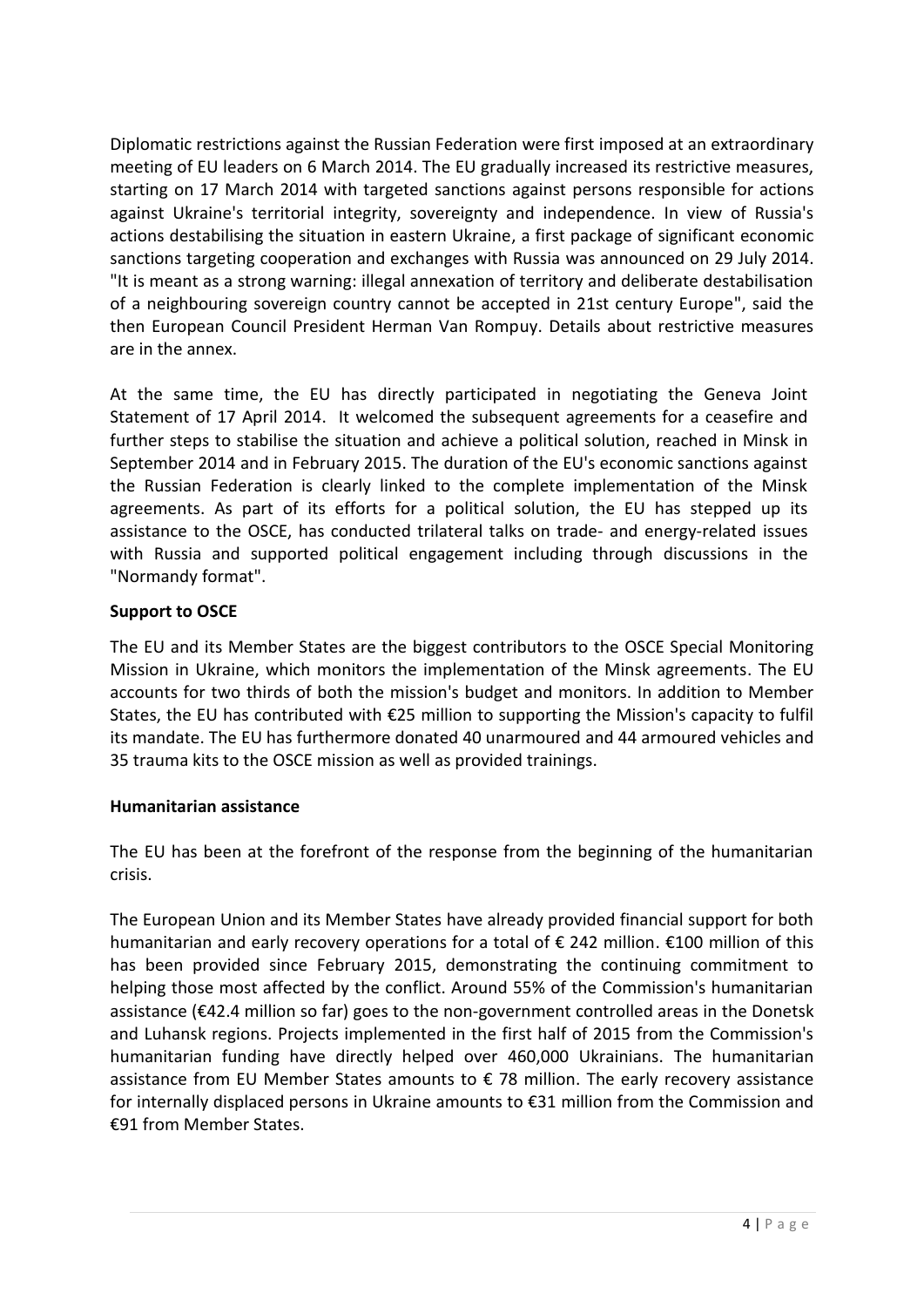In early 2015, the EU and Austria, Denmark, Estonia, Finland, France, Germany, Latvia, Poland and Slovenia also jointly delivered 85 tonnes of emergency supplies by air and road, including tents, blankets and sleeping bags for the harsh winter conditions.

EU's assistance is intended to address the basic needs of those most affected by the conflict, including in areas not controlled by the government. The assistance includes shelter, health care, food, water, sanitation and other emergency aid. If the right conditions are in place, assistance is delivered through cash and vouchers.

The assistance is being delivered through the Commission's humanitarian partner organisations, including People In Need (PIN), ICRC, Danish Refugee Council, ACF, UNHCR, WHO, IOM, Save the Children, PU-AMI, Caritas, NRC, WFP, UNICEF and OCHA. The Commission is also assisting Ukrainian refugees in Belarus and Russia through the national Red Cross Societies in the respective countries.

### **Malaysian Airlines flight MH17**

When Malaysian Airlines flight MH17 was downed on 17 July 2014, the EU expressed shock and deep sadness at the loss of so many innocent lives. The EU has consistently demanded that that those responsible for the downing must be held accountable and brought to justice. The EU considers the technical report by the Dutch Safety Board of 13 October an important step to shed full light on the downing, putting an end to speculations over a number of key facts related to the crash. It fully supports the criminal investigation by the Joint Investigation Team and the international efforts to establish an effective prosecution mechanism.

[More information on EU-Ukraine relations](http://www.eeas.europa.eu/ukraine/)

[Frequently asked questions about Ukraine, the EU's Eastern Partnership and the EU-Ukraine](http://www.eeas.europa.eu/statements/docs/2014/140612_01_en.pdf)  [Association Agreement](http://www.eeas.europa.eu/statements/docs/2014/140612_01_en.pdf) [More details about European Commission support for Ukraine](http://europa.eu/rapid/press-release_MEMO-15-4863_en.htm)

[More about the EU Advisory Mission for Civilian Security Sector Reform Ukraine](http://www.euam-ukraine.eu/) [Latest statistics about trade and investment between](http://ec.europa.eu/trade/policy/countries-and-regions/countries/ukraine/) the EU and Ukraine

#### **ANNEX: EU Restrictive measures**

#### **Diplomatic measures**

- Instead of the G8 summit in Sochi, a G7 meeting was held in Brussels on 4/5 June 2014. EU nations supported the suspension of negotiations over Russia's joining the OECD and the International Energy Agency.
- The EU-Russia summit was cancelled and EU Member States decided not to hold regular bilateral summits. Bilateral talks with Russia on visa matters as well as on the New Agreement between the EU and Russia were suspended.

#### **Asset freezes and visa bans**

Asset freezes and visa bans apply to 149 persons while 37 entities are subject to a freeze of their assets in the EU. This includes persons and entities responsible for action against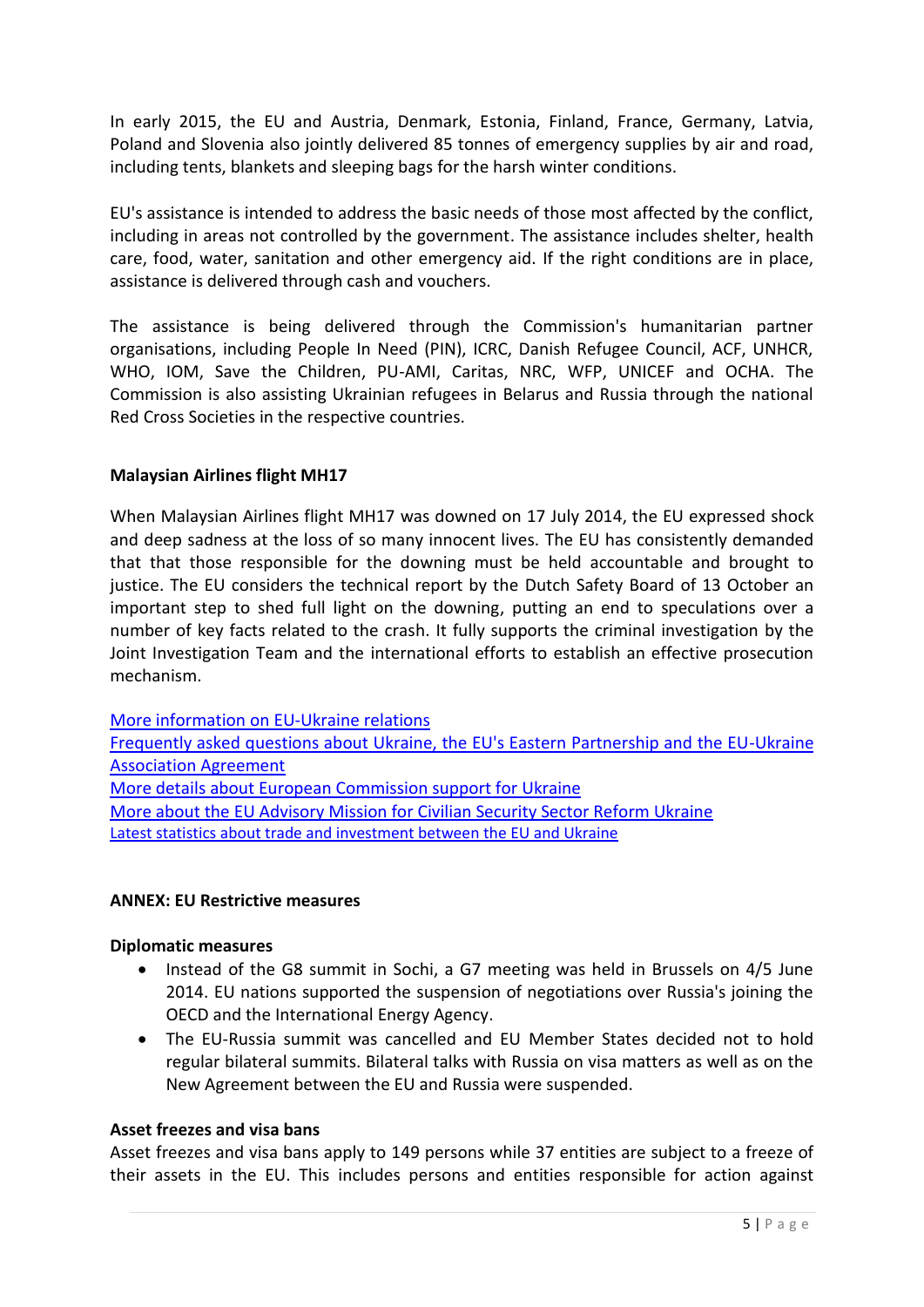Ukraine's territorial integrity, persons providing support to or benefitting Russian decisionmakers and 13 entities in Crimea and Sevastopol that were confiscated or that have benefitted from a transfer of ownership contrary to Ukrainian law. See the [latest list of persons and entities subject to sanctions](http://www.consilium.europa.eu/en/press/press-releases/2015/09/pdf/150915-sanctions-table---Persons--and-entities_pdf/)

## **Restrictions for Crimea and Sevastopol**

As part of the EU's non-recognition policy of the illegal annexation of Crimea and Sevastopol, the EU has imposed substantial restrictions on economic exchanges with the territory. These include:

- A ban on imports of goods originating in Crimea or Sevastopol unless they have Ukrainian certificates;
- A prohibition to invest in Crimea. Europeans and EU-based companies can no longer buy real estate or entities in Crimea, finance Crimean companies or supply related services. In addition, they may not invest in infrastructure projects in six sectors;
- A ban on providing tourism services in Crimea or Sevastopol. European cruise ships may not call at ports in the Crimean peninsula, except in case of emergency. This applies to all ships owned or controlled by a European or flying the flag of an EU Member State.
- Goods and technology for the transport, telecommunications and energy sectors or the exploration of oil, gas and mineral resources may not be exported to Crimean companies or for use in Crimea;
- Technical assistance, brokering, construction or engineering services related to infrastructure in the same sectors must not be provided.

#### **"Economic sanctions"**

- EU nationals and companies may not buy or sell new bonds, equity or similar financial instruments with a maturity exceeding 30 days, issued by:
	- o five major state-owned Russian banks, their subsidiaries outside the EU and those acting on their behalf or under their control,
	- o three major Russia energy companies and
	- o three major Russian defence companies.
- Services related to the issuing of such financial instruments, e.g. brokering, are also prohibited.
- EU nationals and companies may not provide loans to five major Russian stateowned banks.
- Embargo on the import and export of arms and related material from/to Russia, covering all items on the EU common [military list.](http://eur-lex.europa.eu/legal-content/EN/TXT/PDF/?uri=CELEX:52014XG0409%2801%29&from=EN)
- Prohibition on exports of dual use goods and technology for military use in Russia or to Russian military end-users, including all items in the EU [list of dual use goods.](http://eur-lex.europa.eu/legal-content/EN/TXT/?qid=1406553915752&uri=CELEX:02009R0428-20140702) Export of dual use goods to nine mixed defence companies is also banned.
- Exports of certain energy-related equipment and technology to Russia are subject to prior authorisation by competent authorities of Member States. Export licenses will be denied if products are destined for deep water oil exploration and production, arctic oil exploration or production and shale oil projects in Russia.
- Services necessary for deep water oil exploration and production, arctic oil exploration or production and shale oil projects in Russia may not be supplied, for instance drilling, well testing or logging services.